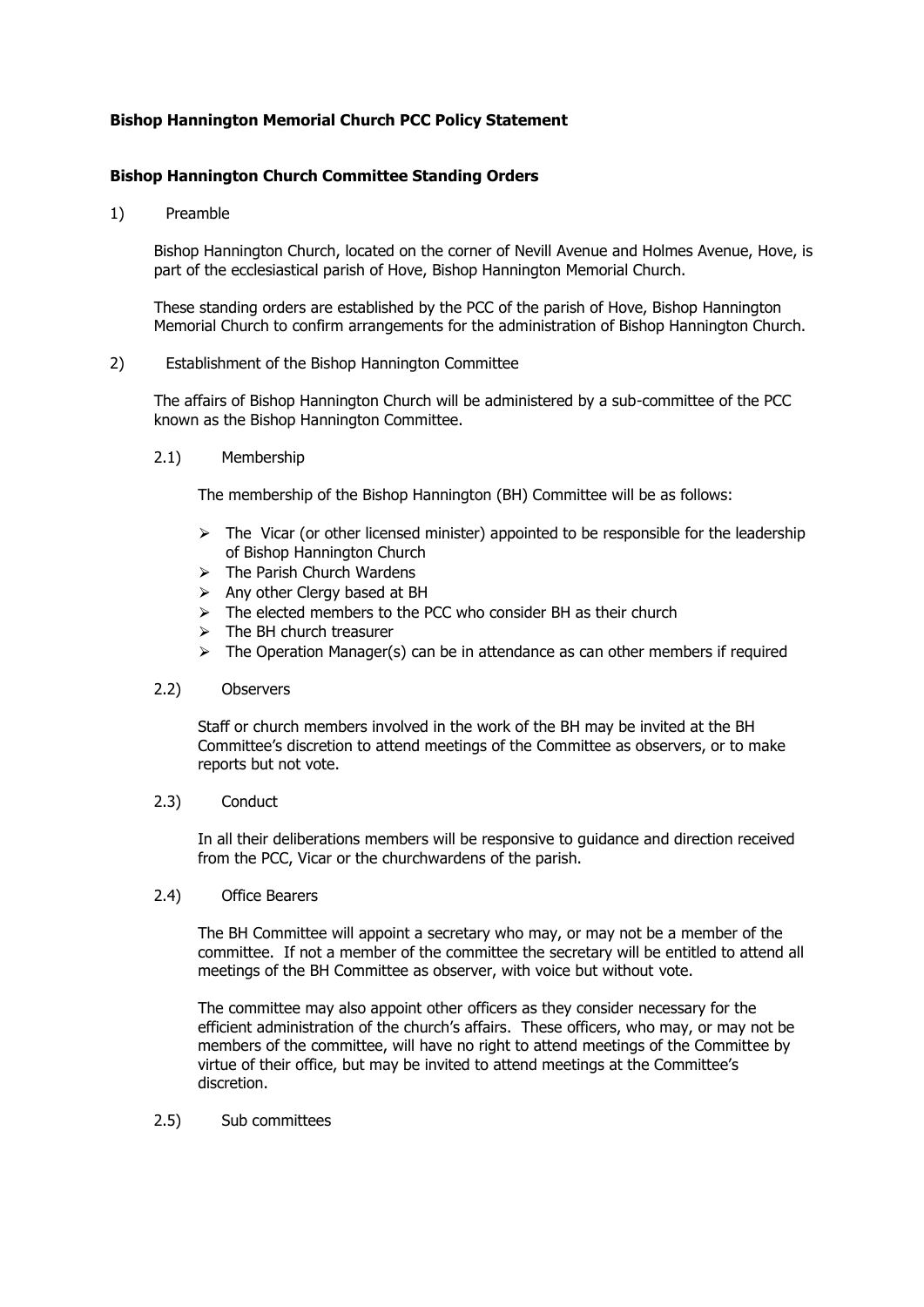The BH Committee may establish sub-committees as it deems necessary for the effective management of the church's affairs and agree the membership and terms of reference of such committees.

Any sub-committees will operate within the terms of these standing orders.

2.6) Meetings

The BH Committee will meet at least 6 times a year and more frequently if the committee deems necessary.

3) Functions, powers and duties of the BH Committee

The PCC delegates to the BH Committee its functions, powers and duties in relation to the affairs of the parish to the extent that those affairs relate to BH Church, subject to the limitations set out in section 4 below. The BH Committee may refer matters to the PCC Standing Committee if the committee deems necessary. The functions, powers and duties of the BH Committee shall include:

- 3.1 to cooperate with the Vicar (or other licensed minister appointed to be responsible for the leadership of the church), and the PCC in promoting in the Parish the whole mission of the Church;
- 3.2) to consider and discuss matters concerning the Church of England or any other matters of religious or public interest, but not the declaration of the doctrine of the Church on any question;
- 3.3) to make known and put into effect any provision made by the diocesan synod or the deanery synod, as directed by the PCC;
- 3.4) to frame an annual budget required for the mission of BH Church to be agreed as part of the PCC budget approval process, to approve expenditure for such purposes and to take such steps as they think necessary for the raising, collecting and allocating of income;
- 3.5) to administer the financial affairs of BH Church, within the terms of the budget and subject to any direction given by the PCC, including the collection and administration of all moneys raised for church purposes and the keeping of accounts in relation to such affairs and moneys, the operation of bank accounts and the approval of signing authorities for such accounts;
- 3.7) to maintain, preserve and administer and insure the fabric of BH Church and the goods and ornaments thereof;
- 3.8) to make arrangements for the safeguarding of children, young people and vulnerable adults in consultation with parish safeguarding officer;
- 3.9) to maintain the section of the electoral roll that relates to members who habitually worship at BH Church;
- 3.10) to approve on behalf of the PCC special events and activities being arranged by BH so as to comply with the requirements of the parish's insurers and report such approvals to the PCC in a timely manner (see 3.12 below).
- 3.11) to act within the letter and spirit of PCC decisions (as formally recorded in the minutes of the PCC or contained in a PCC policy statement);